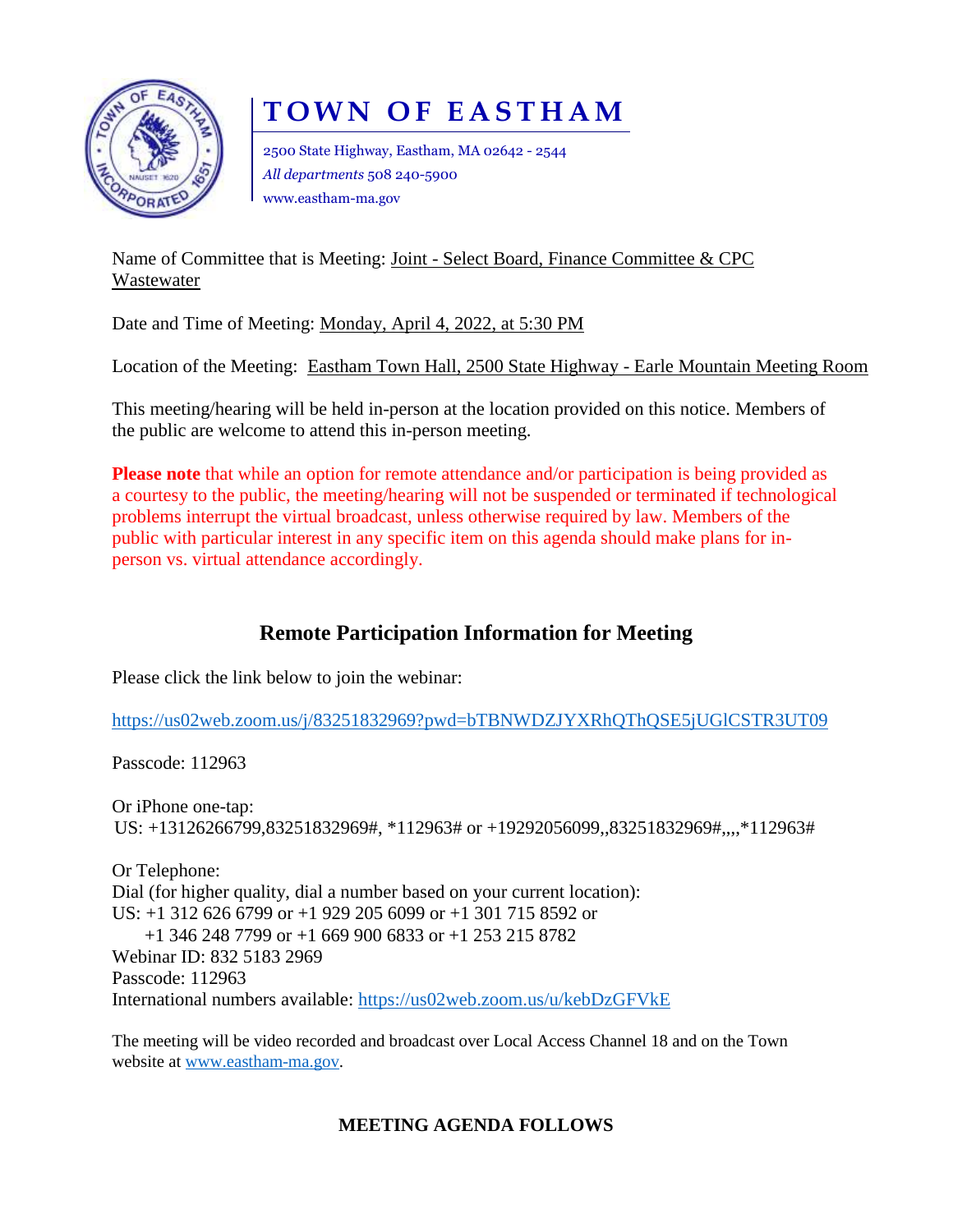#### **AGENDA JOINT MEETING - SELECT BOARD, FINANCE COMMITTEE & CPC-WASTEWATER Eastham Town Hall, 2500 State Highway, Eastham, MA Monday, April 4, 2022, 5:30 PM**

*Location: Eastham Town Hall – Earle Mountain Room*

## **I. PUBLIC/SELECT BOARD INFORMATION**

#### **II. APPOINTMENTS**

5:30 PM Wastewater Project Workshop – Jane Crowley, Director of Health and Environment; Jessica Janney and J. Jefferson Gregg, GHD

#### **III. LICENSING**

- A. Renewal of Common Victualler License:
	- 1. Poitras Enterprises, Inc. dba Poit's 5270 State Highway
	- 2. Orleans Eastham Lodge of Elks #2572 10 McKoy Road
	- 3. Eastham Landing, Inc. dba The Landing 491 Campground Road
- B. Renewal of Seasonal All Alcohol License:
	- 1. Orleans Eastham Lodge of Elks #2572 10 McKoy Road
	- 2. Eastham Landing, Inc. dba The Landing 491 Campground Road
- C. Renewal of Coin Operated Amusements License:
	- 1. Poitras Enterprises, Inc. dba Poit's 5270 State Highway
- D. Renewal of Miniature Golf License:
	- 1. Poitras Enterprises, Inc. dba Poit's 5270 State Highway
- E. Renewal of Seasonal Entertainment License:
	- 1. Orleans Eastham Lodge of Elks #2572 10 McKoy Road

#### **IV. ADMINISTRATIVE MATTERS**

- A. Action/Discussion *(discussion & vote may be taken)*
	- 1. Water Betterment Regulations (*vote*)
	- 2. Transient Vendor Permits Issued (*information only*)

#### **V. MINUTES**

- 1. March 21, 2022 Regular Session
- 2. March 28, 2022 Regular Session

#### **VI. TOWN ADMINISTRATOR'S REPORT**

### **VII. NEW/UPCOMING AGENDA ITEMS & NEEDED FOLLOW-UP ON PREVIOUS ITEMS**